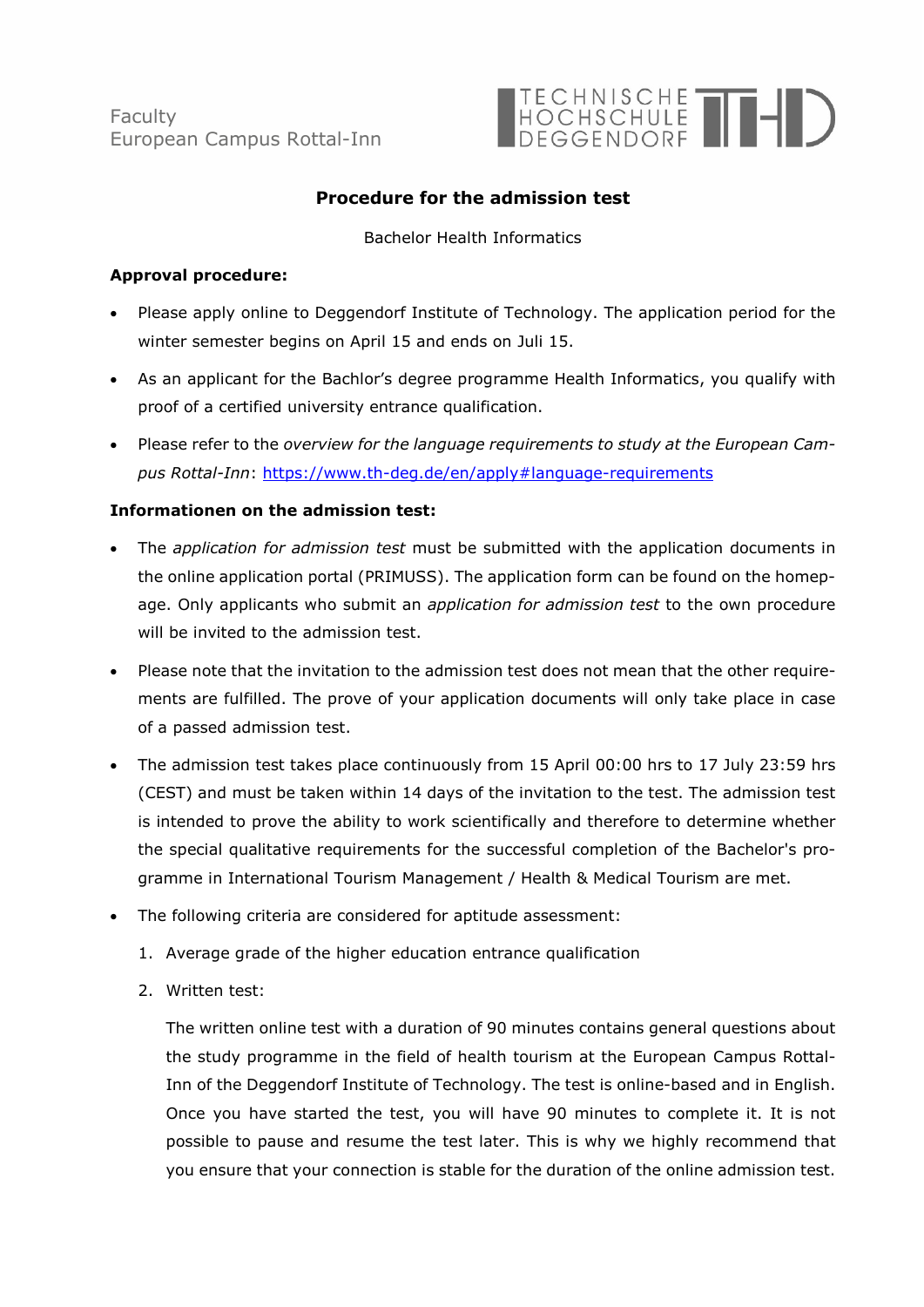- After the admission test has been evaluated, the application check takes place. If this is positive, you will receive a letter of admission. If you do not pass the test, you will receive a rejection letter at the end of the application period.
- The assessment procedure is carried out as follows:
	- 1. The average grade of the higher education entrance qualification is converted into points (HZB points) on a scale of 0 to 100, where 0 is the lowest score and 100 is the highest score. The scale must be chosen in such a way that the minimum passing score for the higher education entrance qualification is 40 points (Annex)
	- 2. The result of the written online test is converted into points, where 0 is the lowest score and 100 is the highest score. If a student obtains 50 or less points, the test is evaluated with zero points and the overall aptitude is determined to be "insufficient".
	- 3. For the overall assessment, the points of the HZB and the written online test are added together. Both are given equal weighting.
- Result of the aptitude assessment: Applicants who obtain 101 points or more are admitted. Applicants with an overall assessment of 100 or less points receive a rejection notice.
- The procedure for determining suitability for a specific degree programme is carried out once a year in the summer semester for the following winter semester. Applications for admission to the procedure, together with the application documents, must be submitted to the Deggendorf Institute of Technology in the online application procedure by the end of the application period for the following summer semester (cut-off deadline).
- Applicants who have not provided proof of their course-specific eligibility can re-register for the test once more on the date of the following year. In justified exceptional cases, it is possible to register for the test at a later date. It is not possible to retake the test at a later date.

*As of April 8th 2022*